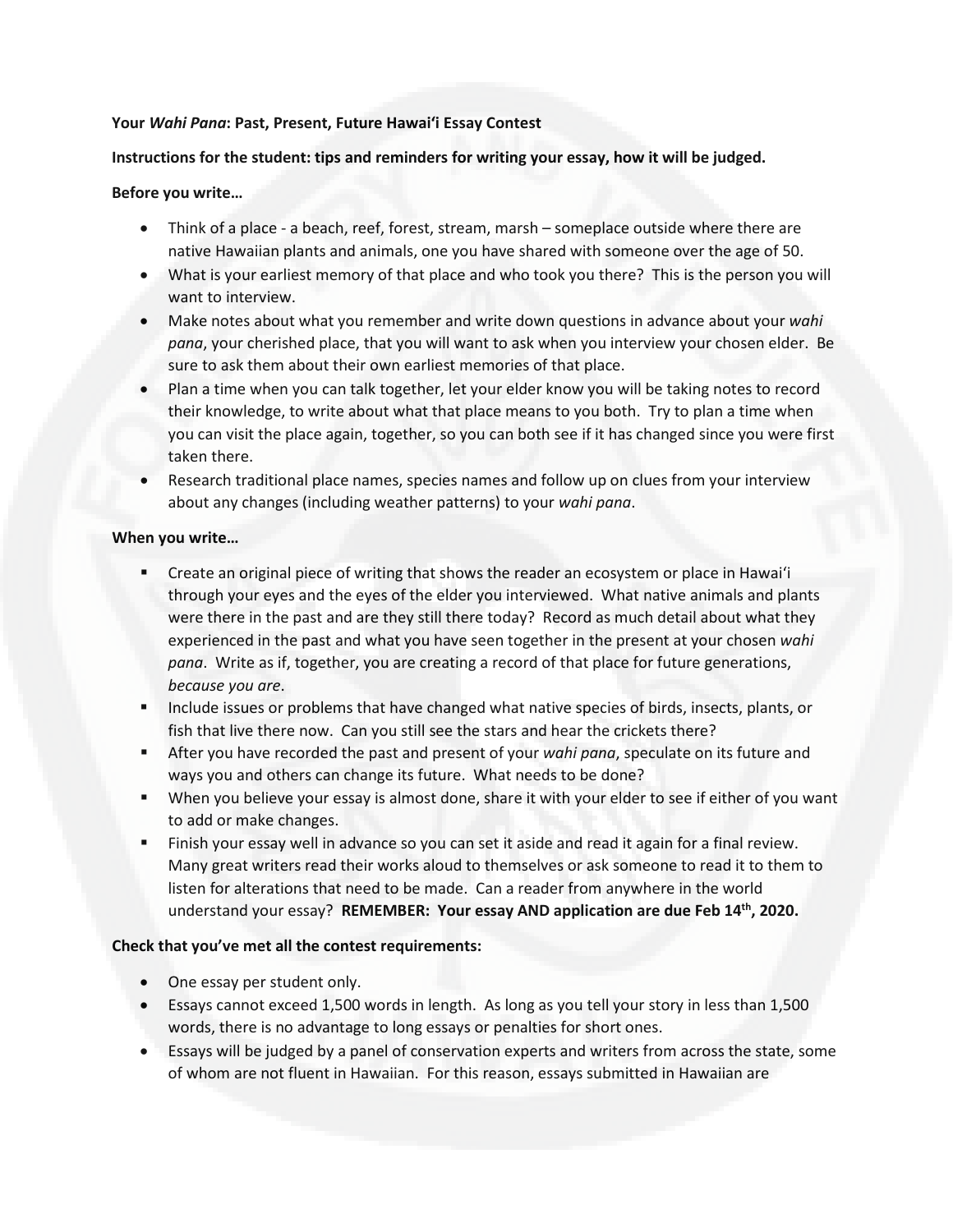welcome, but must be accompanied by an English translation. If chosen for publication the Hawaiian versions of an essay will precede its English translation.

- Traditional/historic Hawaiian place names convey important information about your *wahi pana* and should be used instead of modern names, especially nicknames such as those given for surfing or fishing sites. These can be included but are not sufficient to help readers today or in the future learn about the *'āina* in your writing. Cross-check your place names with recognized sources such as *Place Names of Hawai'i* (Pukui, M.K.; Elbert, S.H. and Ester T. Mookini; UH Press Honolulu)
- Translate occasional Hawaiian words and phrases within your text to garner more readers to your story, to speak to a broader audience beyond our state.
- Points ARE awarded for your ability to research and use both Hawaiian and scientific species names, following standard naming conventions. Spell Hawaiian names of plants and animals correctly, using any *kahakō* and *'okina* as spelled in accepted sources such as the Pukui/Elbert *Hawaiian Dictionary,* and capitalize these Hawaiian nouns only if they begin a sentence.
- **COMPLETE THE APPLICATION BELOW AND ATTACH/PASTE-IN YOUR ESSAY into the text box on the last page below.**
- **DROP [YOUR COMPLETED APPLICATION/ESSAY](https://www.dropbox.com/request/SfphkRv1GgYNr2y55JUn) INTO THIS DROP-BOX:** https://www.dropbox.com/request/SfphkRv1GgYNr2y55JUn or hard copies (typed, doublespaced, 12-point font sized) may be mailed to the address below.

## **Judging Criteria**:

## **Essay Content (70 points)**

- Essay demonstrates accuracy and depth in recording the voice of the elder interviewed.
- Essay contains detailed observations, past and present, of native species, interactions, and environmental aspects of the site such as historic/anecdotal weather data.
- Essay shows that student researched native species (identification, ecosystem functions, issues affecting, occurrences) and traditional place names of their chosen *wahi pana*.
- Essay includes observations of changes, natural or human-caused to the site and its species.
- $\cdot$  Student uses all the above to speculate on the future of those native species and the site.
- $\cdot$  Student identifies actions she/he can personally take to affect the survival of native Hawaiian species, to change the future.

## **Clarity (10 points)**

Quotes from the interview are in the phrasing and words of the elder, but when necessary, defined and explained by the essayist so that a broad audience can understand the underlying knowledge.

## **Structure (10 points)**

Essay is well organized and moves the reader through the text. The writing gives a complete message, and helps the reader understand the meaning of the place from the writer's standpoint. The reader could visit the site with a new understanding and appreciation.

## **Writing Skill (10 points)**

The essay uses standardized grammar, spelling and capitalization, for both Hawaiian and English words. Accepted Hawaiian and English place names are used alongside place nicknames used by the elder.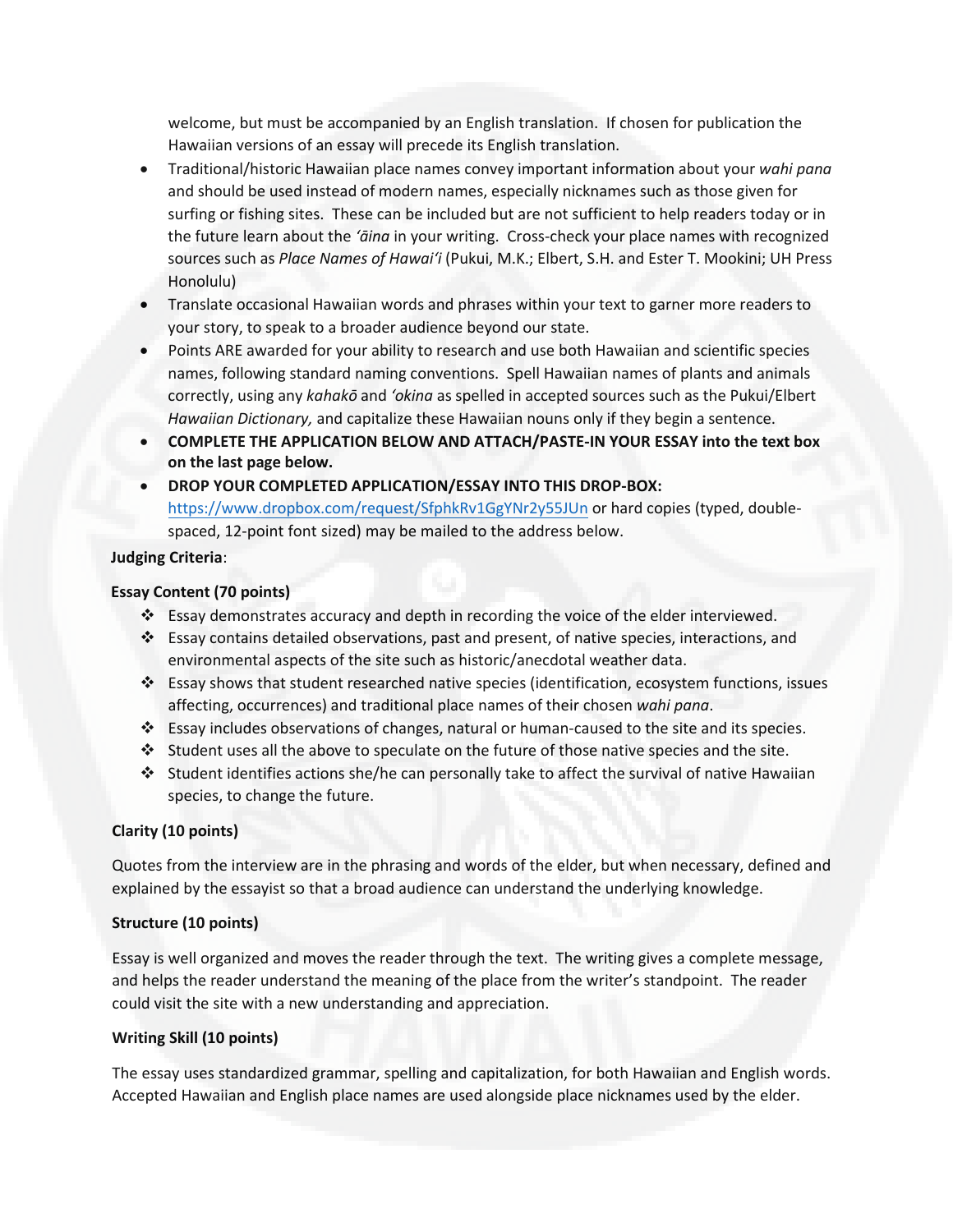#### **How the Contest Works:**

- 1. Qualified essays and applications received on-line before or post-marked on February  $14<sup>th</sup>$ , 2020 are eligible. The essay text itself should only give the student name and island, no contact information – these are included on the application.
- 2. Winners will be notified April 15<sup>th</sup>, 2020, with official public announcements of winners on Earth Day, April 22nd, 2020.
- 3. Qualified essays will be 1,500 words or less in English or Hawaiian (if accompanied by an English translation).
- 4. Each essay will be reviewed to see which landscape category it generally falls into: Ocean/reef/coastal, Marsh/stream, Wet/windward forest, Dry/leeward forest
- 5. Essays will be judged by a team of resource and conservation experts from across the islands, working in government and non-profit agencies. Judges will be assigned essays that match their island and areas of expertise.
- 6. One first and one second-place essay will be chosen for each of the ecosystem categories for each of the state's four counties (Kaua'i, O*'*ahu, Maui Nui, Hawai'i Island). A total of 16 firstplace and 16 second-place essays will be published on the state's DLNR website, and through print journals.
- 7. First-place prizes for each island are one-day experiences chosen by each branch office of the Division of Forestry and Wildlife (DOFAW) and vary from island to island.
	- a. The student has the opportunity to travel to a remote site on their home island which is not usually open to the public, but where DOFAW and partners are working to conserve a *wahi pana*, one that is likely new to the student.
	- b. The student may be taken to these remote sites by car, helicopter, or boat, and should expect to do some hiking.
	- c. Each event will be held only once, after April  $22^{nd}$ , 2020, but we intend to schedule these to accommodate all winners' calendars. Tentatively these are:

Kaua'i – **fly into the Ku'ia or Hono o na pali Natural Area Reserves** O'ahu – **fly into the Ka'ala Natural Area Reserve in the Wai'anae mountains**  Maui Nui - **fly into Hanawi or Nakula Natural Areas Reserves** Hawai'i Island – **fly into Pu'u o umi Natural Area Reserve**

8. Second-place winners and families (as well as first-place winners) will be invited to attend a guided hike in a conservation area not usually open to public visitation, on or after April 22<sup>nd</sup>, 2020, followed by an awards luncheon near each site. Locations and dates to be announced.

For questions and information, please contact: Wahi Pana Essay Contest Coordinator Hawaii Division of Forestry and Wildlife, Maui Nui Branch 685 Haleakala Highway Kahului, HI 96732 [Jeff.w.bagshaw@hawaii.gov](mailto:Jeff.w.bagshaw@hawaii.gov) (808)873-3986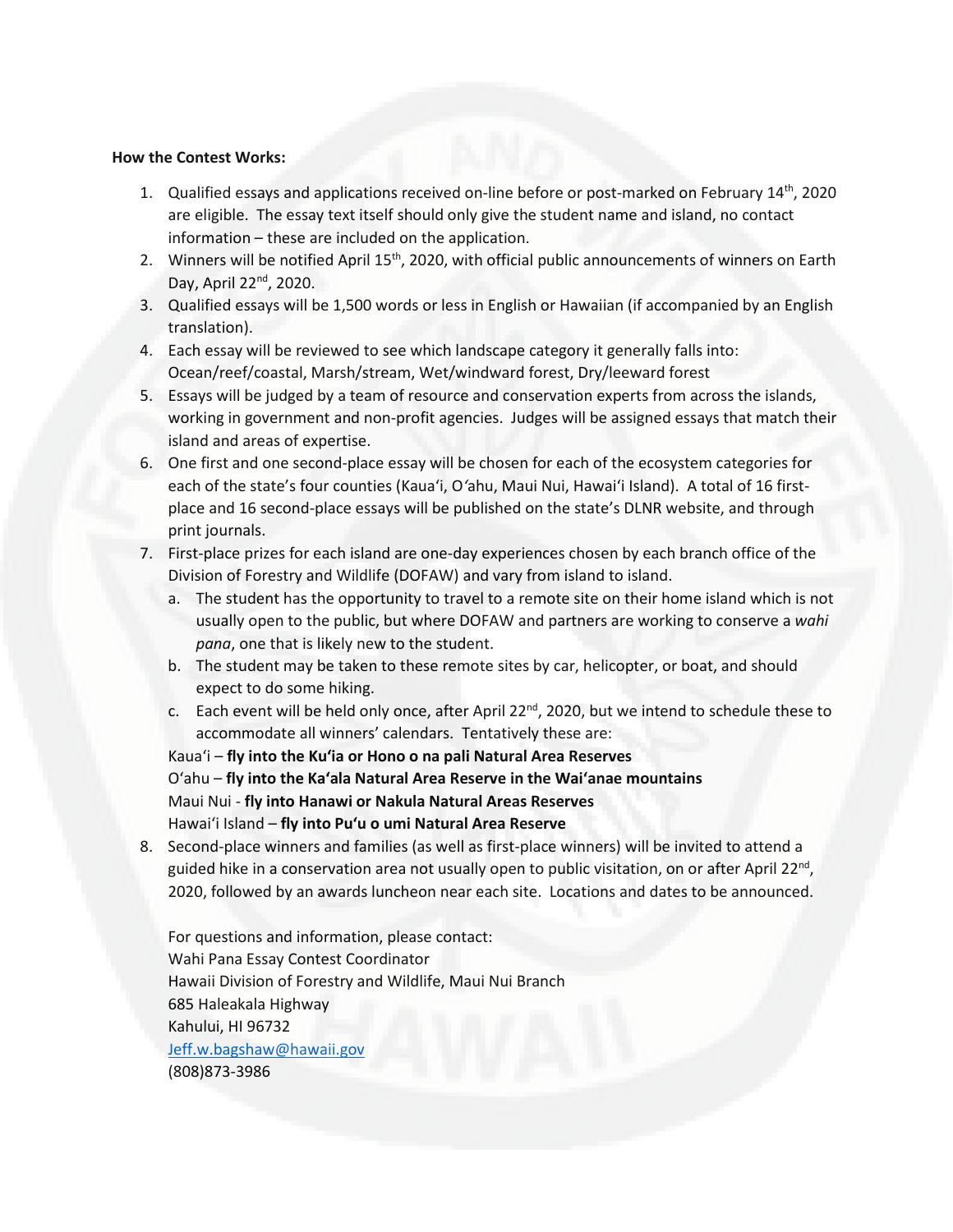# **Your Wahi Pana: Past, Present, Future Hawai'i Essay Contest International Earth Day April 22nd, 2020 Student Application**

| Student's name:                                                     |
|---------------------------------------------------------------------|
| Age: $\qquad \qquad$                                                |
| Grade:                                                              |
| Hawai'i School/island:                                              |
| Teacher/Advisor's signature:                                        |
| Teacher's Email Address: __                                         |
| School or Teacher's Phone Number:                                   |
| Name of Student's Parents(s)/Legal Guardian(s): _____               |
| Parent(s)/Legal Guardian(s) Email or Phone:                         |
| Parent(s)/Legal Guardian(s) Mailing Address: _                      |
| Permission to photograph student if essay wins and share? Yes<br>No |

By signing below, you and your parent(s)/legal guardian(s) give permission to Hawai'i DLNR/DOFAW, the Hawai'i DOE, the Hawai'i Association of Independent Schools, and UH Press Journals to do the following: (1) use your name and biographical information (other than residence/mailing address) and your essay in any lawful manner for non-commercial purposes and educational purposes associated with the contest; (collectively, the "Permitted Purposes"); (2) reproduce your essay, along with your name and biographical information (other than residence/mailing address), in any format including but not limited to printed materials, digital and on-line formats such as the Internet, for the Permitted Purposes, (3) distribute your essay to third parties for the Permitted Purposes, (4) use a photograph of student if "yes" above is checked.

| <b>Student Signature:</b>          | (required) |
|------------------------------------|------------|
| Parent/Legal Guardian's Signature: | (required) |